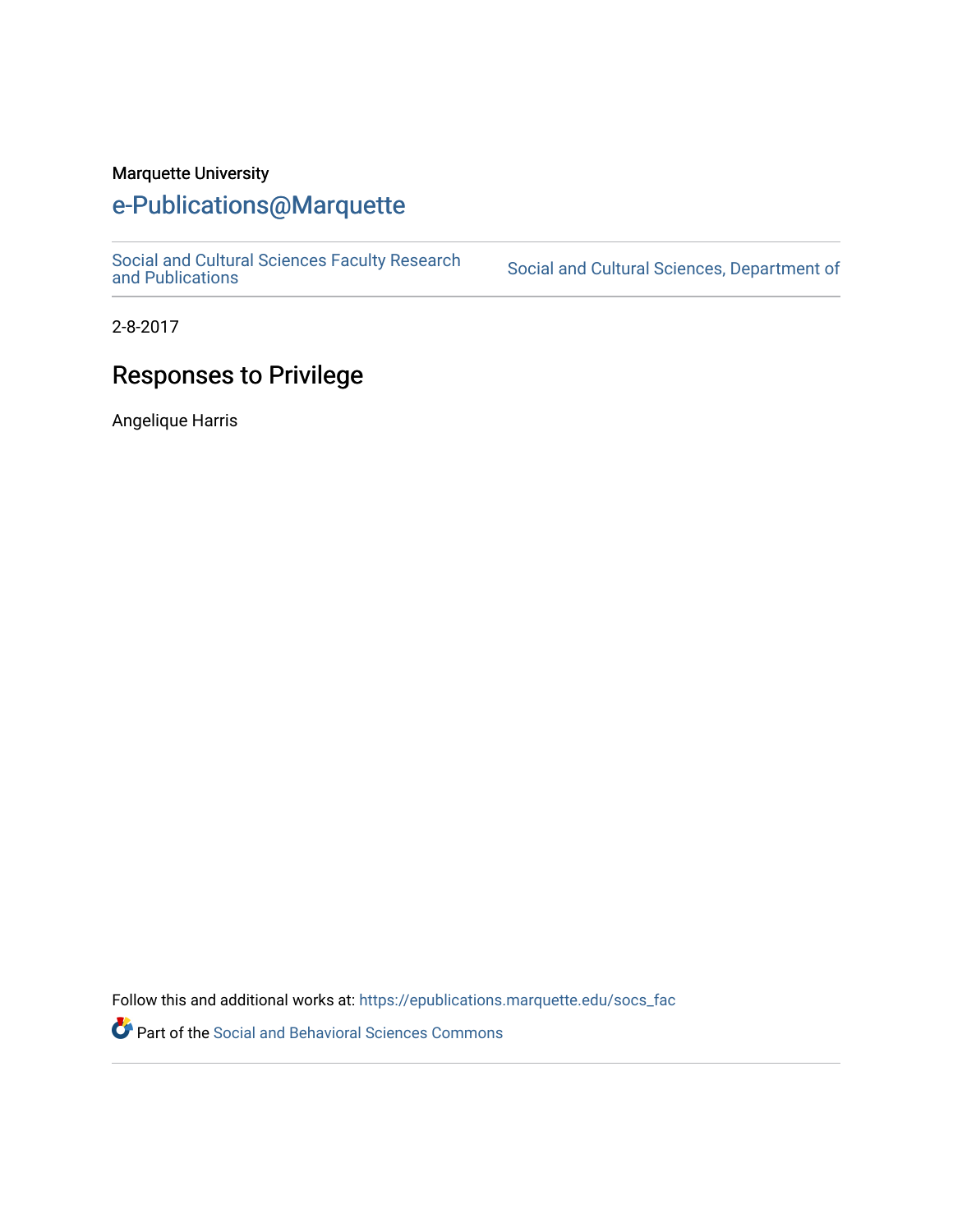## **Responses to Privilege**



By Angelique Harris

The purpose of this essay is to compare and contrast two cases which highlight the influence that race, class, disability, and privilege play in the responses to assaults targeting disabled students.

On October 23, 2015, a group of teens allegedly tortured and sexually assaulted a special-needs teen with a coat hanger in front of other students in a locker room in Idaho [\(http://www.cnn.com/2017/01/05/us/chicago-facebook-live](http://www.cnn.com/2017/01/05/us/chicago-facebook-live-beating/)[beating/\)](http://www.cnn.com/2017/01/05/us/chicago-facebook-live-beating/). These assailants forcibly inserted the coat hanger into his rectum while another repeatedly kicked the coat hanger while inside the victim, causing damage which required medical attention. This was one of many horrible assaults the victim experienced at the hands of the assailants and his football teammates. In addition to being called racial slurs, he was forced to strip naked on a school bus in front of teammates. Nonetheless, law enforcement only focused on the sexual assault. Two of the assailants were tried in juvenile court while the other, the one who kicked the hanger, was tried as an adult. All three assailants were charged with forcible penetration with a foreign object, a charge which carried the potential for life in prison. We do not know the fate of the two tried in juvenile court, but we can likely base their sentences on that of their adult teammate, the assailant tried as an adult. Ultimately, he entered a plea deal for injury to a child and received a reduced sentence. He will serve no prison time and will not have to register as a sex offender, but will serve up to three years of probation. If he successfully completes the terms of his probation, his conviction will likely be dismissed. He will officially be sentenced on February  $24<sup>th</sup>$  of this year, and legal analysts expect the judge to accept the plea. Again, if he adheres to the terms of his probation, charges will probably be dismissed.

Compare that case in Idaho to the case in Chicago that just unfolded earlier this year. Three teens and one young adult allegedly kidnapped, beat, and tortured a special-needs teen and streamed the assault live on the social media site,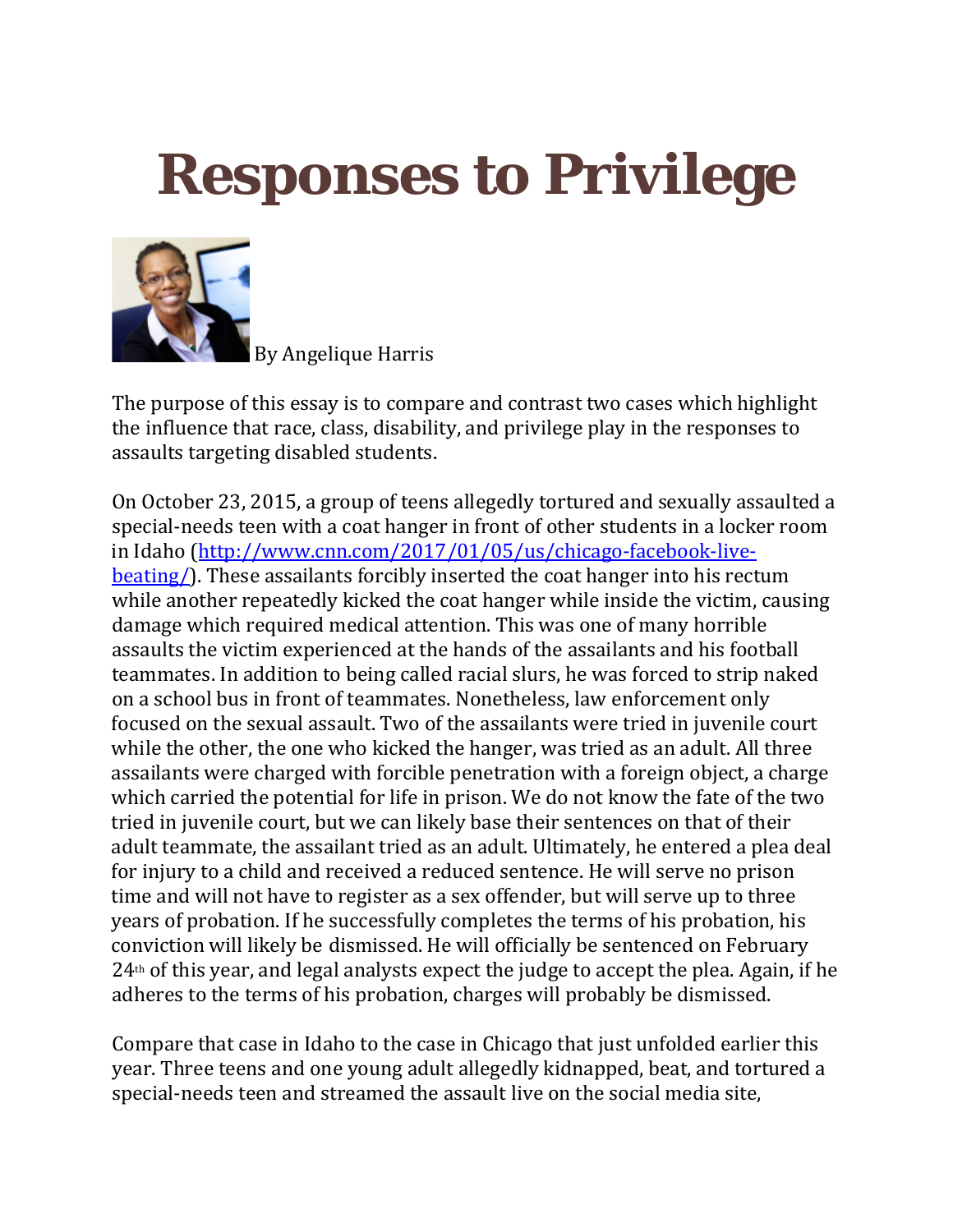Facebook. After the victim was allegedly kidnapped, these assailants recorded the beating, kicking, and slashing of the victim for 30 minutes, all while yelling racial slurs. At one point, the assailants even carved a piece of flesh from the scalp of the victim; again, all of this, streamed live on Facebook. The alleged assailants have been charged with kidnapping, unlawful restraint, aggravated battery with a deadly weapon, and they were also charged with a hate crime. Legal analysts have suggested that these assailants can spend decades if not the rest of their lives in prison if convicted on all counts. As this incident has just recently happened – they were charged January  $5<sup>th</sup>$  – we don't know how it will turn out just yet, but it is likely they will serve prison time.

In both cases, the alleged victims were special-needs students who were violently assaulted in front of others in attacks likely motivated by disability and race. Although both cases are similar, their responses, both in the legal court and the court of public opinion, have been quite different. The Idaho case received little national media attention when it took place back in 2015. In fact, the assault in Idaho did not receive much media attention until the light punishment (with no one facing prison time) was made public. A likely reason could be that the victim was a minor and the perpetrators, with one exception, were juveniles at the time of the crime. Whereas, in the Chicago crime the victim and alleged assailants were all 18 and over. Or the difference in response could simply be that 2015 was a long time ago, in "media time," and with the recent election and rise in White Nationalism, there has been an increase in racially motivated attacks and more attention being paid to these assaults. So now, racially motivated assaults are getting more attention. Or it could be because the victim in the Idaho case is Black while the assailants are White, and victim in the Chicago case is White while the assailants are Black.

It is first important to note, I am not arguing that one crime is worse than the other. The concern, on the other hand, is with the response to the crimes and the types of attention received. Let's first examine the court of public opinion, otherwise known as social media. In the Chicago case, Glenn Beck and other conservative media commentators were quick to point out that the assailants were Black and blamed Black Lives Matter, using the #BLMKidnapping hashtag [\(http://www.theverge.com/2017/1/5/14177494/chicago-teen-torture](http://www.theverge.com/2017/1/5/14177494/chicago-teen-torture-facebook-live-video-black-lives-matter)[facebook-live-video-black-lives-matter\)](http://www.theverge.com/2017/1/5/14177494/chicago-teen-torture-facebook-live-video-black-lives-matter), an odd association considering the assailants never mentioned BLM. It's especially odd considering that the #BLM movement is focused on addressing police brutality and emphasizing the value in Black lives, neither of which have anything to do with assaulting Whites. Conversely, although some media were quick to point out the race of the White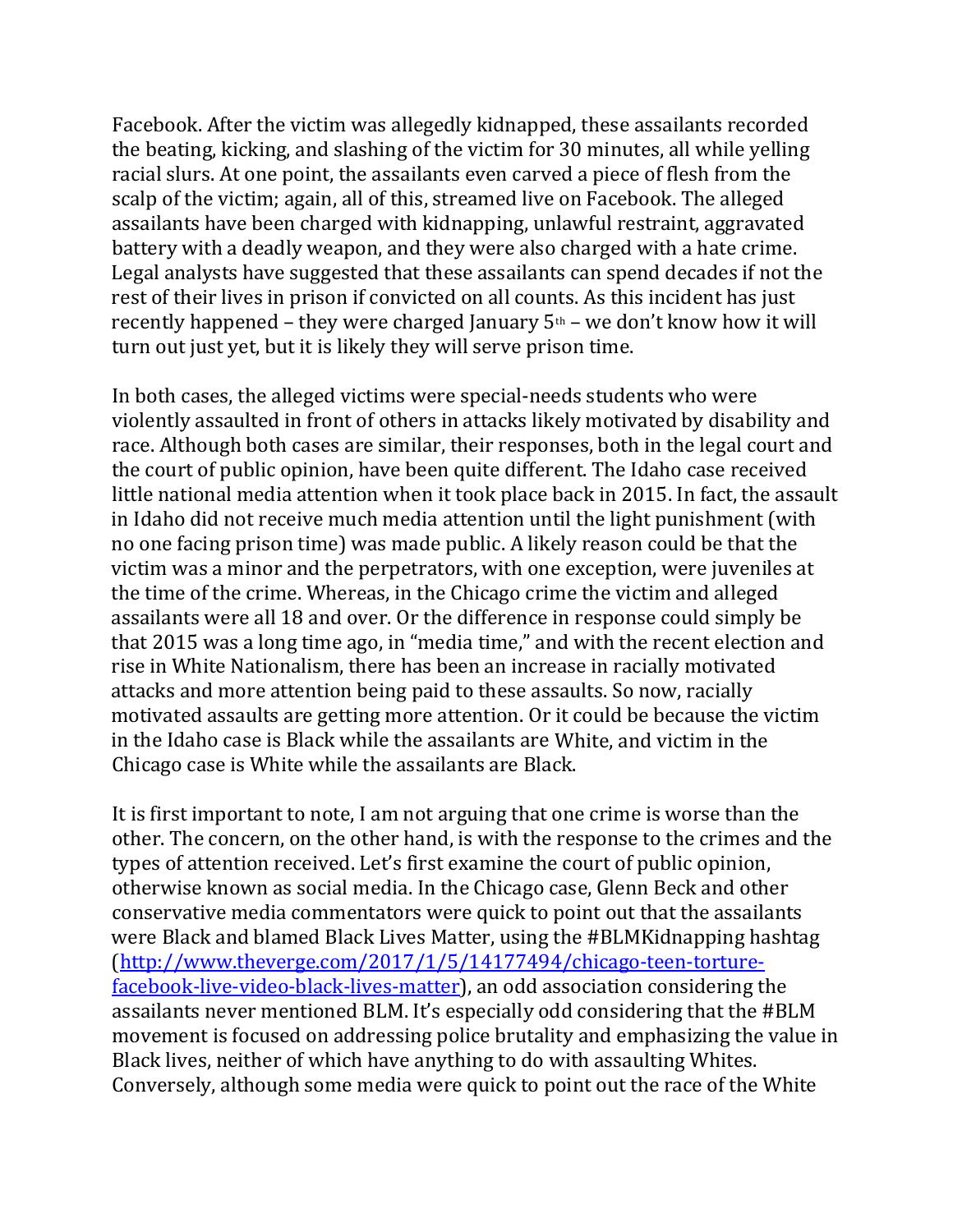football players in Idaho and the Black victim, and media reported that he was made to sing KKK songs [\(http://www.dailymail.co.uk/news/article-](http://www.dailymail.co.uk/news/article-3608814/White-high-school-football-players-raped-disabled-black-teammate-coat-hanger-stripped-naked-bus-forced-sing-Ku-Klux-Klan-song.html)[3608814/White-high-school-football-players-raped-disabled-black-teammate](http://www.dailymail.co.uk/news/article-3608814/White-high-school-football-players-raped-disabled-black-teammate-coat-hanger-stripped-naked-bus-forced-sing-Ku-Klux-Klan-song.html)[coat-hanger-stripped-naked-bus-forced-sing-Ku-Klux-Klan-song.html\)](http://www.dailymail.co.uk/news/article-3608814/White-high-school-football-players-raped-disabled-black-teammate-coat-hanger-stripped-naked-bus-forced-sing-Ku-Klux-Klan-song.html) while being tortured in front of his football teammates, there has been no widespread call to associate the Klu Klux Klan with this assault (and, of course, the KKK *is* an actual terrorist group *founded* to target and terrorize Blacks). In particular, conservative media remained silent on this case.

In terms of the legal response, I am not a legal analyst. However, it is important to note that despite all of this, the White assailants in Idaho were never charged with a hate crime. Law enforcement emphasized that one of the reasons why the victim was attacked in Chicago was because of his mental disability, not necessarily his race, and that this was the primary reason for the hate crime charge [\(http://abc7chicago.com/news/hate-crime-charges-filed-against-4-in](http://abc7chicago.com/news/hate-crime-charges-filed-against-4-in-facebook-live-torture-case/1687517/)[facebook-live-torture-case/1687517/\)](http://abc7chicago.com/news/hate-crime-charges-filed-against-4-in-facebook-live-torture-case/1687517/). If this is the case, the teen in Idaho was also mentally disabled and, according to reports, targeted in part because of it. Now of course, we are looking at different cities and states with different legal statutes and such, so I am not sure as to why this was the case. It is important to note that the assailants in Chicago have been charged, but have yet to be sentenced. However, unlike the alleged assailants in Idaho, it is unlikely that the three teens and one young adult convicted in the Chicago case will be able to enter a plea deal for lesser charges or have the possibility of having their convictions dismissed.

Obviously both cases are horrible and absolutely disgusting, but the contrasting social and legal responses highlight the role that race and class play in public and legal discourse. Clearly we have two narratives: 1. good kids who made bad choices, and 2. thugs who beat and tortured a disabled kid because of his race and/or mental state. Consistently, privilege dictates which narrative gets attributed to the White assailants. So as opposed to being a group of thugs who target and tortured a disabled teen because of his race and disability, the assailants' privilege keeps them from serving prison time. The assailants in Chicago do not have the privilege or the resources to rewrite the narrative to be simply kids who made horrible choices, and, given a chance, to be able to turn their lives around. Now this is not to sympathize with any of these alleged assailants at all, but rather, to emphasize how these cases clearly serve as examples of how race and privilege help construct vastly different responses to two very similar crimes.